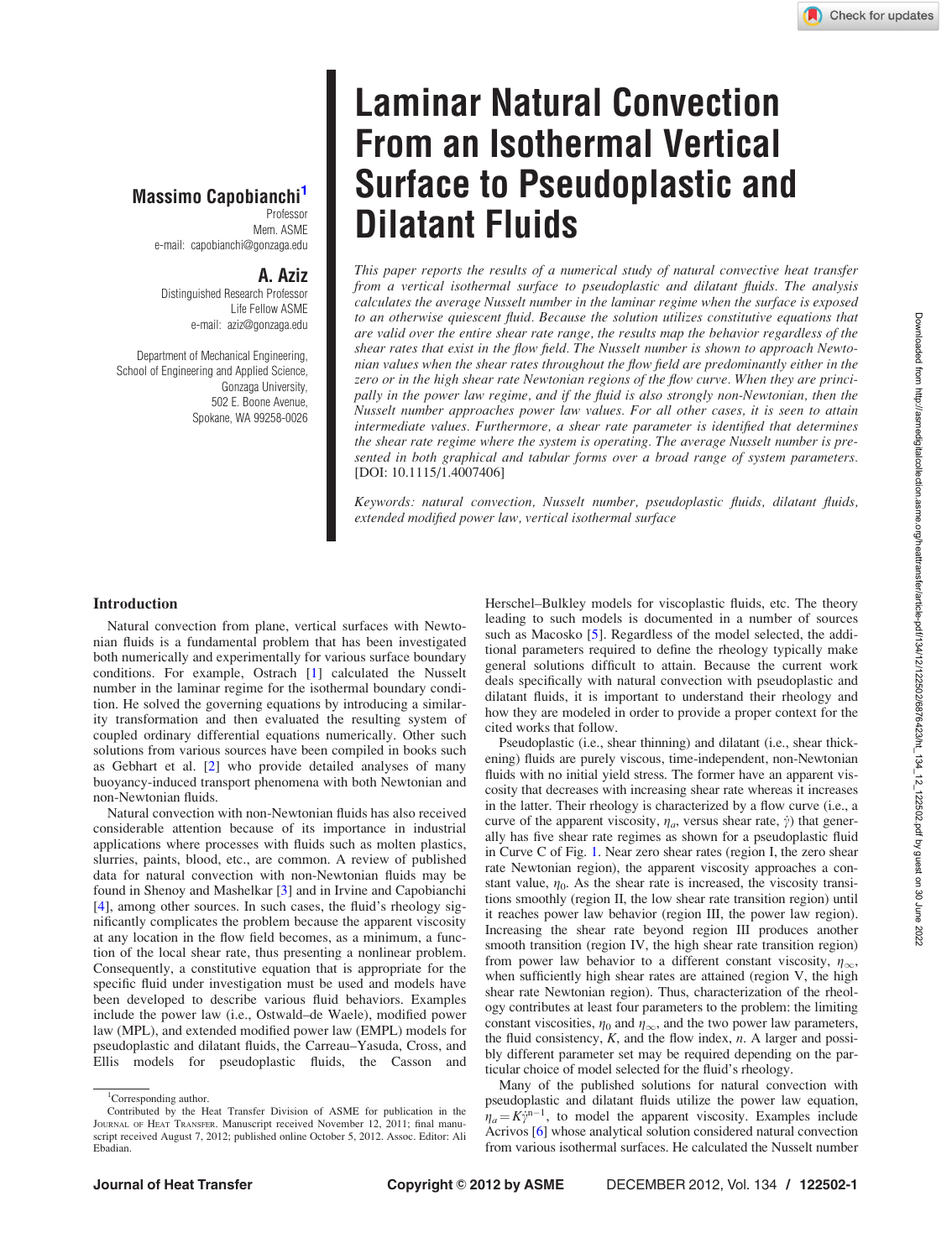<span id="page-1-0"></span>

Fig. 1 Flow curves of four related fluids. Curve A—a Newtonian fluid ( $log_{10}(R^*)$  = 0.00, n = 1.00) with a viscosity of 1000 Ns/m<sup>2</sup>. Curve B—the power law model with  $n = 0.50$  and  $K = 5000$  Ns<sup>n</sup>/m<sup>2</sup>. Curve C—a strongly non-Newtonian, pseudoplastic fluid with  $log_{10}(R^*) = -4.00$ ,  $n = 0.50$ ,  $K = 5000$  Ns<sup>n</sup>/m<sup>2</sup>, and  $\eta_0 = 1000 \text{ Ns/m}^2$  plotted using the EMPL model, Eq. [\(1\).](#page-2-0) Also shown are the shear rate regimes: I—zero shear rate Newtonian region; II—low shear rate transition region; III—power law region; IV—high shear rate transition region; and V—high shear rate Newtonian region. Curve D—a weakly non-Newtonian, pseudoplastic fluid with the same properties as those in Curve C except with  $log_{10}(R^*) = -1.00$ .

by utilizing a similarity transformation for the limiting case when the Prandtl number approaches infinity. Tien [[7](#page-8-0)] used an integral technique to obtain an approximate solution for the Nusselt number at large Prandtl numbers. He considered the laminar regime of a vertical flat surface with three different boundary conditions: isothermal, constant heat flux, and arbitrary temperature distribution. Kawase and Ulbrecht [\[8](#page-8-0)] used an integral technique to obtain an approximate solution at large Prandtl numbers for laminar and turbulent free convection from an isothermal vertical surface. Huang and Chen [[9](#page-8-0)] utilized a local similarity solution to obtain local and average Nusselt numbers over a broad Prandtl number range for vertical surfaces with both isothermal and constant heat flux boundary conditions. It should be emphasized that such solutions are strictly valid only if the shear rates throughout the flow field are predominantly in region III of the flow curve (see Fig. 1). Furthermore, as will be demonstrated in this study, there is a second, additional criterion that must be satisfied for power law solutions to apply; the fluid must be strongly non-Newtonian (i.e.,  $\eta_{\infty}$  must differ sufficiently from  $\eta_0$ ). This will be explained in detail and quantified in the subsequent sections.

A notable study that utilizes a more complete, albeit approximate, model for the apparent viscosity is that of Moulic and Yao [[10](#page-8-0)]. They numerically calculated both the Nusselt number and the skin friction coefficient for the laminar regime of an isothermal vertical surface. Their simplified model for the flow curve included only regions I, III, and V and featured abrupt transitions between these regimes by extending them to where they intersect. Such a model, while computationally convenient, has two important disadvantages. First, for cases where the shear rates are predominantly in region II or IV, the absence of the transition regions means that the local apparent viscosity will either be under- or overestimated depending on the particular transition region within which the shear rates reside. This will inevitably lead to inaccuracies in the results in such instances. Second, as mentioned above, power law results are only approached when the shear rates are chiefly in region III and if the fluid is also strongly non-Newtonian. However, when the fluid is weakly non-Newtonian, it may be shown that the transition regions cause the rheology in region III to behave with an apparent  $K$  and  $n$  that differ from the physical values of  $K$  and  $n$ . Power law results are then never

The present study calculates the average Nusselt number for natural convection from an isothermal, vertical flat surface to quiescent pseudoplastic or dilatant fluids in the laminar regime. Unlike prior studies, the current work utilizes constitutive equations that span the entire shear rate range and that include all five shear rate regimes. The results are therefore valid for whatever shear rates may exist in the flow field and demonstrate appropriate asymptotic behavior. Furthermore, a dimensionless shear rate parameter is identified that establishes the shear rate regime where the system is operating. Solutions are reported for values in all shear rate regimes including the transition regions where no prior data appear to exist. In addition, results are provided for weakly non-Newtonian fluids where again there appear to be no published solutions. These also permit the criterion for applying power law solutions to be quantified. The data are provided in both graphical and tabular forms over a broad range of system parameters.

#### Analysis

Problem Description and Analytical Model. The geometry considered in this study, along with the definitions of the coordinates,  $x$  and  $y$ , and the corresponding velocity components,  $u$  and  $v$ , is shown in Fig. 2. A vertical, flat surface with constant and uniform temperature,  $T_w$ , is exposed to a semi-infinite expanse of quiescent fluid. Free convective heat transfer is allowed to occur between the surface and the fluid with no other heat transfer modes active. The fluid's temperature far from the wall is  $T_{\infty}$  and its density is  $\rho_{\infty}$ . All fluid properties are considered constant except for (1) viscosity, which is a function of shear rate as defined below and (2) density, which is assumed to vary only in



Fig. 2 Schematic of the geometry considered in this study, including the definitions of coordinate directions and associated velocity components. The system is of infinite extent in the direction normal to the figure (i.e., in the z-direction, unlabeled). "TBL" and "HBL" indicate the thermal and hydrodynamic boundary layers, respectively, and the schematic of the temperature profile arbitrarily assumes  $T_w > T_w$ .

Downloaded from http://asmedigitalcollection.asme.org/heattransfer/article-pdf/134/12/122502/6876423/ht\_134\_12\_122502.pdf by guest on 30 June 2022

Downloaded from http://asmedigitalcollection.asme.org/heattransfer/article-pdf/134/122502/6876423/ht\_134\_12\_122502.pdf by guest on 30 June 2022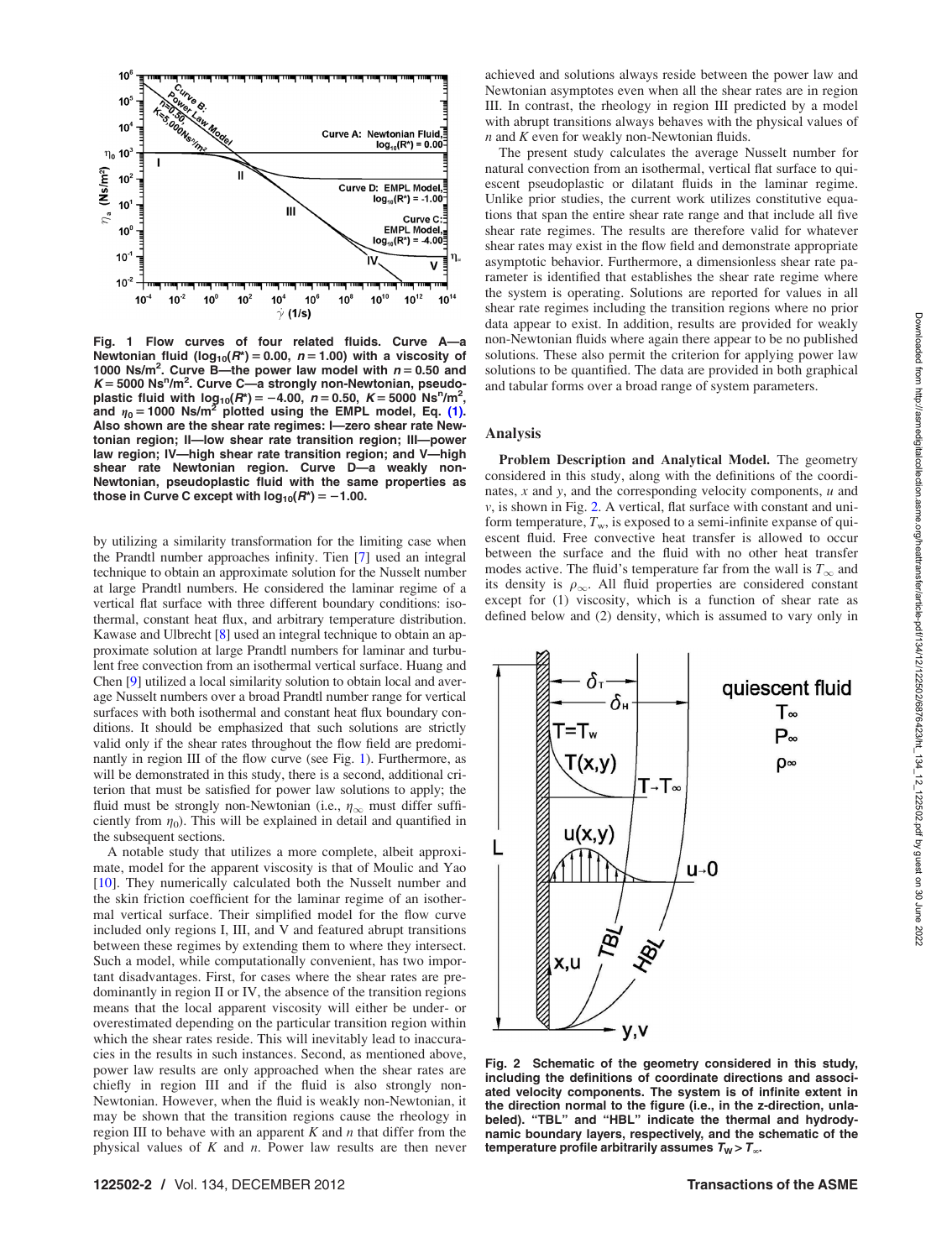<span id="page-2-0"></span>those changes that drive the flow (i.e., the Boussinesq approximation). The surface is of infinite extent in the z-direction so that the problem is two-dimensional in  $x$  and  $y$ . Furthermore, the portion of the surface that is selected for study is wholly within the laminar regime of the boundary layer and extends in the x-direction a distance, L, from the surface's leading edge. The average Nusselt number was calculated along this section of the surface under steady-state conditions assuming the typical boundary layer approximations (e.g., see Ref. [\[2\]](#page-8-0)), negligible viscous dissipation and pressure work, and no ambient pressure gradients.

The fluid under investigation was either pseudoplastic or dilatant and its rheology was modeled using the EMPL models introduced by Capobianchi [[11\]](#page-8-0). For pseudoplastic fluids, the EMPL expression for the apparent viscosity is given by

$$
\eta_a = \frac{\eta_0 - \eta_\infty}{1 + \frac{\eta_0}{K} \dot{\gamma}^{1-n}} + \eta_\infty \tag{1}
$$

The analogous EMPL expression for dilatant fluids is defined as

$$
\eta_a = \frac{\eta_{\infty} - \eta_0}{1 + \frac{\eta_{\infty}}{K} \dot{\gamma}^{1-n}} + \eta_0 \tag{2}
$$

These models were selected because they describe the apparent viscosity throughout all five regions of the flow curve while requiring only the two limiting Newtonian viscosities,  $\eta_0$  and  $\eta_{\infty}$ , and the power law parameters,  $K$  and  $n$ , in their definitions. They are thus comparatively simple relative to other models that span the entire shear rate regime. More importantly, because they explicitly contain the power law parameters, they allow the investigation of the criteria necessary for power law solutions to apply.

These models were derived using the Dunleavy and Middleman [[12\]](#page-8-0) MPL model for pseudoplastic fluids and the analogous MPL model for dilatant fluids proposed by Capobianchi and Irvine [\[13\]](#page-8-0). The MPL models are only valid in regions I, II, and III and are therefore applicable to problems with strongly non-Newtonian fluids when all the shear rates are within those regions. It may be shown that for such fluids, the low shear rate transition regions predicted by the EMPL models match those of the MPL models. Furthermore, Eq. (1) has the same functional form as the Cross [\[14](#page-8-0)] model for pseudoplastic fluids which is also valid over the entire shear rate regime, although it was derived by a different approach and utilizes a different set of parameters. Thus, the accuracy of the EMPL equations is similar to that of the MPL and the Cross models.

Consider a differential parcel of fluid within the thermal boundary layer at location  $x$  where the thermal and hydrodynamic boundary layer thicknesses are  $\delta_T$  and  $\delta_H$ , respectively, noting that at all locations  $\delta_T \leq \delta_H$  (see Fig. [2\)](#page-1-0). With the above assumptions, the continuity, energy, and  $x$ -direction momentum equations may be shown to be, respectively

$$
\frac{\partial u}{\partial x} + \frac{\partial v}{\partial y} = 0\tag{3}
$$

$$
u\frac{\partial T}{\partial x} + v\frac{\partial T}{\partial y} = \alpha \frac{\partial^2 T}{\partial y^2}
$$
 (4)

$$
u\frac{\partial u}{\partial x} + v\frac{\partial u}{\partial y} = \frac{1}{\rho_{\infty}}\frac{\partial}{\partial y}\left(\eta_a \frac{\partial u}{\partial y}\right) + g\beta(T - T_{\infty})
$$
 (5)

where T,  $\alpha$ , g, and  $\beta$  are the temperature, thermal diffusivity, gravitational acceleration, and volumetric thermal expansion coefficient, respectively. The associated boundary conditions may be expressed as

$$
T(x, y = 0) = T_W \quad T(x, y \to \infty) = T_{\infty} \tag{6}
$$

$$
u(x, y = 0) = 0
$$
  $u(x, y \to \infty) = 0$  (7)

$$
v(x, y = 0) = 0 \quad \frac{\partial v}{\partial y}\Big|_{(x, y \to \infty)} = 0 \tag{8}
$$

 $\eta_a$  in Eq. (5) is given by either Eq. (1) or (2) depending on the specific type of fluid under investigation. However, the shear rate must be defined for the particular problem. For an incompressible, purely viscous, non-Newtonian fluid in simple shear, application of the typical boundary layer approximations reduce the general expression for the shear rate to

$$
\dot{\gamma} = \left| \frac{\partial u}{\partial y} \right| \tag{9}
$$

Finally, the local convection coefficient,  $h(x)$ , and the local Nusselt number,  $Nu(x)$ , may be obtained by performing a local energy balance at the surface, which yields

$$
h(x) = \frac{-k}{T_W - T_{\infty}} \frac{\partial T}{\partial y}\Big|_{x, y = 0}; \quad \mathbf{Nu}(x) = \frac{h(x)x}{k} = \frac{-x}{(T_W - T_{\infty})} \frac{\partial T}{\partial y}\Big|_{x, y = 0}
$$
\n(10)

where k is the thermal conductivity of the fluid.  $h(x)$  may then be utilized to evaluate an average convection coefficient,  $h_l$ , from  $x = 0$  to L, and a corresponding average Nusselt number, Nu<sub>L</sub>, based on L, giving

$$
h_L = \frac{1}{L} \int_{x=0}^{L} h(x)dx \to \text{Nu}_L = \frac{h_L L}{k} = \frac{-1}{T_W - T_{\infty}} \int_{x=0}^{L} \frac{\partial T}{\partial y} \Big|_{x,y=0} dx
$$
\n(11)

Equations  $(1)$ – $(9)$  allow the calculation of the velocity and temperature fields, and the latter may then be used to evaluate  $Nu<sub>L</sub>$ from Eq. (11). However, to generalize the problem and to reduce the number of parameters (the above equation set contains a total of eleven parameters), it is useful to solve the equation set in dimensionless form. Thus, the following dimensionless variables are defined:

$$
x^+ = \frac{x}{L} \quad y^+ = \frac{y}{L} \tag{12}
$$

$$
T^{+} = \frac{T - T_{\infty}}{T_{W} - T_{\infty}} \quad u^{+} = \frac{u}{u^{*}} \quad v^{+} = \frac{v}{u^{*}}
$$
(13)

$$
\eta_a^+ = \frac{\eta_a}{\eta^*} \quad \dot{\gamma}^+ = \frac{\dot{\gamma}}{\dot{\gamma}^*} \tag{14}
$$

where the " $+$ " superscript denotes a dimensionless quantity. Here,  $\eta^*$  is a characteristic EMPL viscosity that depends on the fluid type,  $u^*$  is a characteristic x-direction velocity, and  $\dot{y}^*$  is a characteristic shear rate. Each of these must be defined before proceeding.

An expression for  $\dot{\gamma}^*$  may be obtained by nondimensionalizing Eq.  $(9)$  using the variables defined in Eqs.  $(12)$ – $(14)$ . Substituting these definitions into Eq.  $(9)$  gives

$$
\dot{\gamma} = \left| \frac{\partial u}{\partial y} \right| = \frac{u^*}{L} \left| \frac{\partial u^+}{\partial y^+} \right| \therefore \quad \det \dot{\gamma}^* = \frac{u^*}{L} \to \dot{\gamma}^+ = \frac{\dot{\gamma}}{\dot{\gamma}^*} = \left| \frac{\partial u^+}{\partial y^+} \right| \tag{15}
$$

Next, the  $\eta^*$  functions are specified by applying the same definitions utilized by Capobianchi [\[11](#page-8-0)]. Specifically, the EMPL models, Eqs. (1) and (2), were used, replacing the power law apparent viscosity,  $K\dot{\gamma}^{n-1}$ , in the denominators by the characteristic power law viscosity,  $\eta_P$ , defined below. For pseudolastic and dilatant fluids this yielded, respectively

$$
\eta^* = \frac{\eta_0 - \eta_\infty}{1 + \frac{\eta_0}{\eta_P}} + \eta_\infty \tag{16}
$$

$$
\eta^* = \frac{\eta_{\infty} - \eta_0}{1 + \frac{\eta_{\infty}}{\eta_P}} + \eta_0 \tag{17}
$$

## Journal of Heat Transfer DECEMBER 2012, Vol. 134 / 122502-3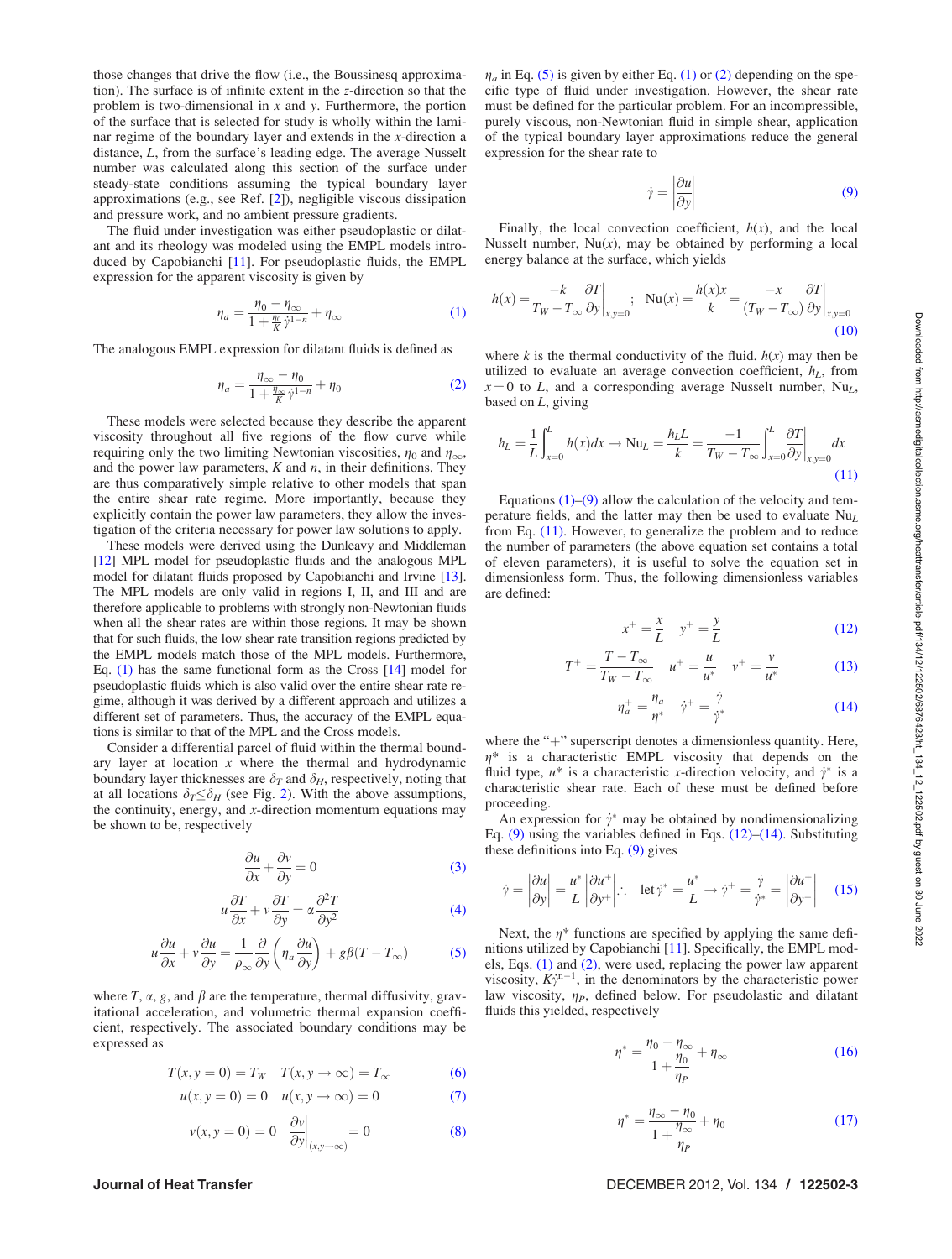<span id="page-3-0"></span>where

$$
\eta_P = K \dot{\gamma}^{*n-1} \tag{18}
$$

By doing so,  $\eta^*$  equals the EMPL apparent viscosity corresponding to the given  $\dot{\gamma}^*$ .

What remains, then, is to define  $u^*$ . Selection of  $u^*$  is complicated by the fact that there is no imposed velocity in the problem, the flow being driven by buoyancy forces that are balanced by shear forces. A suitable value for  $u^*$  may be obtained by performing an order-of-magnitude analysis (OMA) on the governing equations to determine the order of magnitude of  $u$ . Such a study was performed by Capobianchi and Aziz [[15\]](#page-8-0) who showed that the order of magnitude of  $u$  is given by

$$
u \sim \left(\frac{Bo}{1 + Pr^*}\right)^{1/2} \frac{\alpha}{L} = u^*
$$
 (19)

where Bo is the Boussinesq number and where the Prandtl number from the Capobianchi and Aziz study is here replaced by Pr\*, the Prandtl number based on  $\eta^*$ . These are defined as

$$
Pr^* = \frac{\eta^*/\rho_{\infty}}{\alpha}; \quad Bo = \frac{g\beta L^3(T_W - T_{\infty})}{\alpha^2}
$$
 (20)

With the above terms fully specified, the governing equations, Eqs.  $(3)$ –(5), and their boundary conditions, Eqs.  $(6)$ – $(8)$ , may now be nondimensionalized giving, respectively, after simplification

$$
\frac{\partial u^+}{\partial x^+} + \frac{\partial v^+}{\partial y^+} = 0\tag{21}
$$

$$
u^{+} \frac{\partial T^{+}}{\partial x^{+}} + v^{+} \frac{\partial T^{+}}{\partial y^{+}} = \left(\frac{1 + \text{Pr}^{*}}{\text{Bo}}\right)^{1/2} \frac{\partial^{2} T^{+}}{\partial y^{+2}}
$$
(22)

$$
u^{+} \frac{\partial u^{+}}{\partial x^{+}} + v^{+} \frac{\partial u^{+}}{\partial y^{+}} = \text{Pr}^{*} \left( \frac{1 + \text{Pr}^{*}}{\text{Bo}} \right)^{1/2} \frac{\partial}{\partial y^{+}} \left( \eta_{a}^{+} \frac{\partial u^{+}}{\partial y^{+}} \right) + \text{Bo} \left( \frac{1 + \text{Pr}^{*}}{\text{Bo}} \right) T^{+}
$$
(23)

$$
T^{+}(x^{+}, y^{+} = 0) = 1 \quad T^{+}(x^{+}, y^{+} \to \infty) = 0 \tag{24}
$$

$$
u^+(x^+, y^+ = 0) = 0 \quad u^+(x^+, y^+ \to \infty) = 0 \tag{25}
$$

$$
v^+(x^+, y^+ = 0) = 0
$$
  $\frac{\partial v^+}{\partial y^+}\Big|_{(x^+, y^+ \to \infty)} = 0$  (26)

Next, the definitions of the dimensionless variables are introduced into Eq.  $(11)$  giving Nu<sub>L</sub> in terms of the gradient of the dimensionless temperature profile at the surface of the wall

$$
Nu_{L} = \frac{h_{L}L}{k} = -\int_{x^{+}=0}^{1} \frac{\partial T^{+}}{\partial y^{+}} \bigg|_{x^{+}, y^{+}=0} dx^{+}
$$
 (27)

The expressions for the apparent viscosity, Eqs. [\(1\)](#page-2-0) and [\(2\)](#page-2-0) are now nondimensionalized following the procedure used by Capo-bianchi [\[11](#page-8-0)]. First, the MPL shear rate parameters,  $\beta_0$  and  $\beta_{\infty}$ , the EMPL shear rate parameter,  $\beta^*$ , and the limiting Newtonian viscosity ratio,  $R^*$ , are defined

$$
\beta_0 = \frac{\eta_0}{\eta_P}; \quad \beta_\infty = \frac{\eta_\infty}{\eta_P}; \quad \beta^* = \frac{1 + \beta_0}{1 + \beta_\infty}; \quad R^* = \frac{\eta_\infty}{\eta_0} \qquad (28)
$$

122502-4 / Vol. 134, DECEMBER 2012 Transactions of the ASME

These are substituted into the equations for  $\eta^*$ , Eqs. [\(16\)](#page-2-0) and [\(17\),](#page-2-0) giving the following expressions for pseudoplastic and dilatant fluids, respectively:

$$
\eta^* = \frac{\eta_0}{\beta^*} \tag{29}
$$

$$
\eta^* = \beta^* R^* \eta_0 \tag{30}
$$

Note that  $\beta^*$  establishes the value of the characteristic viscosity and thus the corresponding characteristic shear rate where the system is operating. It was therefore termed the EMPL shear rate parameter.

For pseudoplastic fluids, the valid range of  $\beta^*$  is from 1 to  $1/R^*$ , with values at these endpoints indicating that the system is operating in the low shear rate and the high shear rate Newtonian regions, respectively. The analogous  $\beta^*$ -range for dilatant fluids is  $1/R^*$  to 1. Thus, when  $\beta^*$  is at one of these endpoints, solutions should be expected to reach the corresponding Newtonian values. Furthermore, for cases where the fluid is strongly non-Newtonian, Capobianchi [\[11](#page-8-0)] showed that the characteristic viscosity approaches the power law viscosity at the midpoint of the  $log_{10}(\beta^*)$  range. The system is then operating in the power law region, region III, and solutions should thus approach power law results. For all other cases, they should be expected to reside between the power law and Newtonian asymptotes.

Next, Eqs.  $(28)$ – $(30)$  are introduced into Eqs.  $(1)$  and  $(2)$  along with the definitions of the other dimensionless variables yielding, for pseudoplastic and dilatant fluids, respectively

$$
\eta_a^+ = \beta^* \left\{ \frac{1 + \beta_\infty \dot{\gamma}^{+1-n}}{1 + \beta_0 \dot{\gamma}^{+1-n}} \right\} \tag{31}
$$

$$
\eta_a^+ = \frac{1}{\beta^*} \left\{ \frac{1 + \beta_0 \dot{\gamma}^{+1-n}}{1 + \beta_\infty \dot{\gamma}^{+1-n}} \right\} \tag{32}
$$

where the expression for  $\dot{\gamma}^+$  is given by Eq. [\(15\).](#page-2-0)

Also, the Prandtl numbers based on  $\eta_0$  and on  $\eta_\infty$  are defined as

$$
\Pr_0 = \frac{\eta_0/\rho_\infty}{\alpha}; \quad \Pr_\infty = \frac{\eta_\infty/\rho_\infty}{\alpha} = R^* \Pr_0 \tag{33}
$$

Then, for each fluid type, the expression for Pr\*, Eq. (20), may be written in terms  $Pr_0$  by substituting Eq. (33) with Eq. (29) or (30) into Eq. (20), yielding the expression for Pr\* for pseudoplastic and dilatant fluids, respectively, as

$$
Pr^* = \frac{Pr_0}{\beta^*} \tag{34}
$$

$$
Pr^* = \beta^* R^* Pr_0 \tag{35}
$$

Thus, noting that  $\beta_0$  and  $\beta_\infty$  may be calculated from  $\beta^*$  and  $R^*$ , there remain five parameters when the problem is cast in dimensionless form:  $\beta^*, R^*, n, Pr_0$ , and Bo. The equation set was solved numerically using a finite volume method over a broad range of these five parameters as described below.

Prior to proceeding, one final piece of information is necessary to perform the computations efficiently. Because of the definition of  $x^+$ , Eq. [\(12\),](#page-2-0) the domain in the  $x^+$ -direction is of fixed, finite size,  $0 \le x^+ \le 1$ . However, it is semi-infinite in the y<sup>+</sup>-direction. Thus, the computational upper limit of  $y^+$  must be specified and chosen sufficiently large so that  $T^+$  and  $u^+$  are essentially unchanged from their quiescent values at this boundary. Since  $\delta_H$ depends in some fashion on Pr\* and Bo, selecting an acceptable maximum  $y^+$  for the worst-case condition and then utilizing that domain for all cases means that often numerous unnecessary nodes will be included. To preclude this problem, the  $y^+$ -domain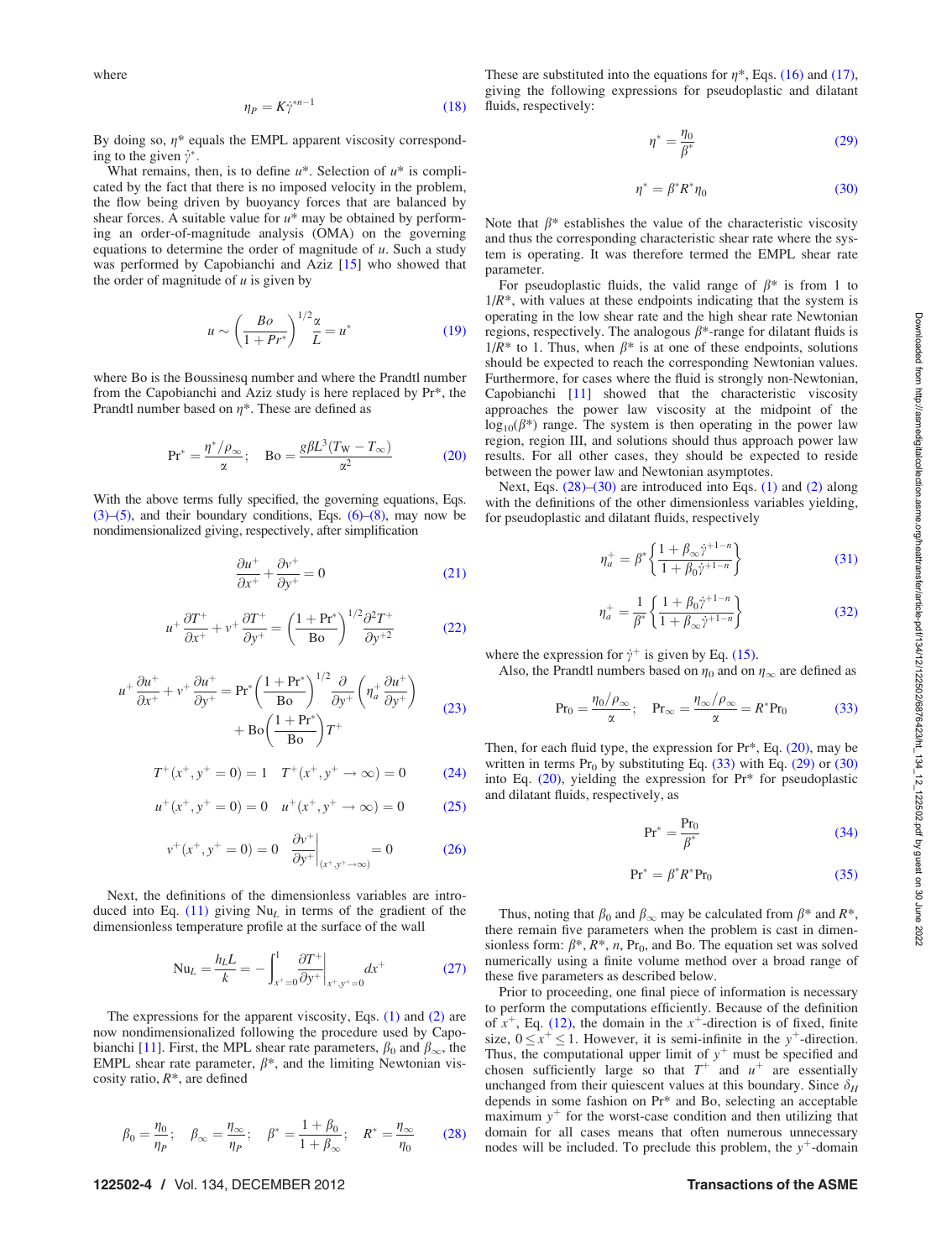should be selected as a function of  $\delta_H$ . This requires knowledge of the functional relationship between  $\delta_H$  and the parameters Pr\* and Bo which may be found by performing an OMA. The Capobian-chi and Aziz [\[15](#page-8-0)] study provides the order of magnitude of  $\delta_H/L$ as well as that of  $\delta_T/L$  as

$$
\frac{\delta_H}{L} \sim \left(\frac{1 + \Pr^*}{\text{Bo}}\right)^{1/4} \left[\Pr^{*1/2} + 1\right]; \frac{\delta_T}{L} \sim \left(\frac{1 + \Pr^*}{\text{Bo}}\right)^{1/4};
$$
\n
$$
\frac{\delta_H}{\delta_T} \sim \left[\Pr^{*1/2} + 1\right]
$$
\n(36)

Equation (36) was used to determine the order of magnitude of  $\delta_H/L$  and this quantity utilized to establish the y<sup>+</sup>-domain as described in the next section. Equation (36) demonstrates appropriate asymptotic behavior. When  $Pr^* \ll 1$ , the hydrodynamic boundary layer should approach the thermal boundary layer so that  $\delta_H/\delta_T \to 1$ , as properly suggested by Eq. (36). And when Pr  $*\gg 1$ ,  $\delta_H/\delta_T \to \text{Pr*}^{1/2}$  as computed by Bejan [\[16\]](#page-8-0) and as Eq. (36) correctly predicts.

Numerical Model and Algorithm. A finite volume scheme was utilized to solve the above set of dimensionless equations numerically. Prior to discretization, the size of the domain in the  $y^+$ -direction was established as ten times the quantity  $\delta_H/L$ , with  $\delta_H/L$  evaluated from Eq. (36) for the particular Pr\* and Bo numbers being calculated. The values and  $y^+$ -direction gradients of  $u^+$ ,  $v^+$ , and  $T^+$  at this border were then checked to ensure that the domain was adequately sized. The domain was discretized using a rectangular grid with zero-thickness control volumes at the boundaries. While uniform grid spacing was utilized in the  $x^+$ -direction, an expanding grid was used in the  $y^+$ -direction to improve computational efficiency. This is because  $u^+$  and  $T^+$  remain essentially unchanged from their quiescent values for  $y^+ \gtrsim \delta_H/L$ . Therefore, to ensure accuracy in calculating the  $T^+$ -gradient at the surface (required to find  $Nu<sub>L</sub>$ ) while precluding an unnecessarily fine mesh far from the surface, uniform grid spacing was selected from  $y^+=0$  to  $\delta_H/L$  and expanded linearly thereafter. The spacing in the uniform grid portion of the mesh was determined by first calculating the order of magnitude of  $\delta_T$  at the x<sup>+</sup>-location of the first row of nodes (i.e., by replacing L in Eq.  $(36)$  by the x-coordinate of the first row of nodes), and then dividing this quantity by a usersupplied factor. With this scheme, a grid refinement in the  $x^+$ -direction automatically refined the grid in the  $y^+$ -direction ensuring sufficiently fine grid spacing near the wall for all rows of nodes.

The above set of dimensionless equations was discretized in finite volume form following the work of Patankar [[17\]](#page-8-0). Because the boundary layer assumptions make  $x^+$  a one-way coordinate, the domain was computed using a marching scheme starting at the first row of nodes and progressing one row at a time in the positive  $x^+$ direction. When discretized for a single row of nodes, the dimensionless energy and momentum equations with boundary conditions, Eqs.  $(22)$ – $(26)$ , each yields a set of algebraic equations that is tridiagonal when cast in matrix form. They may thus be conveniently solved using the tridiagonal matrix algorithm (see Ref. [\[17](#page-8-0)] for details), bearing in mind that iteration is nevertheless required because of the nonlinearity of the problem. In contrast, the dimensionless continuity equation, Eq. [\(21\),](#page-3-0) when discretized for a single row of nodes produces an explicit algebraic equation for each node.

Finally, care must be exercised in the numerical evaluation of Nu<sub>L</sub> from Eq. [\(27\)](#page-3-0) because the discontinuity in  $T^+$  at  $x^+=0$  yields an infinite  $y^+$ -direction gradient at that location. The numerical integration was therefore performed using a trapezoidal quadrature formula that excluded the low-limit endpoint of the domain (Press et al. [[18\]](#page-8-0)). The numerical consequences of this problem were thus precluded.

The discretized set of dimensionless equations was then solved with the following algorithm:

- (1) Read the input parameters:  $\beta^*$ -range and step size,  $R^*$ ,  $n$ , Pr<sub>0</sub>, Bo, and the mesh and convergence control parameters.
- (2) Loop for each value of  $\beta^*$  in the  $\beta^*$ -range:
	- (a) Calculate the run parameters (i.e.,  $Pr^*$ ,  $\delta_H/L$ , etc.) and the mesh parameters (i.e., node spacing, etc.)
		- (b) Loop for each row of nodes:
			- (i) Guess the  $u^+$  distribution.
			- (ii) Calculate the  $v^+$  distribution from the continuity equation using the latest  $u^+$ distribution.
			- (iii) Calculate the  $T^+$  distribution from the energy equation using the latest  $u^+$  and  $v^+$ distributions.
			- (iv) Calculate the  $u^+$  distribution iteratively from the momentum equation using the latest  $v^+$  and  $T^+$  distributions.
			- (v) Have the  $u^+$ ,  $v^+$ , and  $T^+$  distributions converged?
				- (1) No: return to Step 2.b.ii.
				- (2) Yes: calculate  $Nu(x)$  and write it to file along with the  $u^+$ ,  $v^+$ , and  $T^+$ distributions.
		- (c) Next row of nodes…
		- (d) Calculate  $Nu<sub>L</sub>$  and write it to file.
- (3) Next  $\beta^*$ ...

What follows are the results of the computations along with a discussion of the salient findings.

# Results and Discussion

Program Validation. Prior to performing the computations, the program was validated. First, a mesh refinement study was performed to ensure that results were essentially independent of further mesh refinements. A  $500 \times 10 \times 10.0$  mesh was found to be adequate, with successive mesh refinements producing changes no greater than 0.05%. Here, the three values that specify the mesh indicate the following: first quantity—the number of control volumes in the  $x^+$ -direction; second quantity—the number of control volumes in the  $y^+$ -direction within the thermal boundary layer at the first row of nodes, and; third quantity—the  $y^+$ -direction gradient of the control volume expansion in the region  $y^+ > \delta_H/L$ .

Next, with the mesh defined, the accuracy of the code was verified by calculating cases for which analytical solutions exist. First, Newtonian asymptotes were calculated at the endpoints of the  $\beta^*$ range for various values of Pr<sup>\*</sup> and Bo with  $n = 0.50$  and 1.50. These were compared to the Newtonian values from Ostrach [\[1](#page-8-0)] and those reported in Gebhart et al. [\[2\]](#page-8-0). Computed values were lower in all cases and were within 0.12% when compared to both studies except at  $log_{10}(Pr^*) = -2.00$  where they were within 0.77% when compared to Ostrach, and within 0.22% when compared to Gebhart et al.

Second, power law asymptotes were computed at the midpoint of the  $log_{10}(\beta^*)$ -range with strongly non-Newtonian fluids (i.e.,  $|\log_{10}(R^*)| = 10.00$ ). These were compared to Acrivos' [[6](#page-8-0)] solution which is valid for  $\widehat{Pr} \to \infty$  and  $\widehat{Gr}^{1/(n+1)} \widehat{Pr}^{2n/(3n+1)} \gg 1$ , where  $\widehat{Pr}$ and  $\widehat{Gr}$  are power law Prandtl and Grashof numbers, respectively, defined by Acrivos (Pr\* and Bo may each be shown to be functions of both  $Pr$  and  $Gr$ ). All computed values were found to be within 1.2% of Acrivos' data, generally improving with increasing  $Pr$  and  $Gr.$  Results are likely closer than 1.2% because evaluating Acrivos' values requires the use of data that are reported in graphical form thus limiting the accuracy of the computation.

Numerical Solution. With the code validated, runs were performed to evaluate the behavior of Nu<sub>L</sub> as a function of n,  $R^*$ ,  $\beta^*$ ,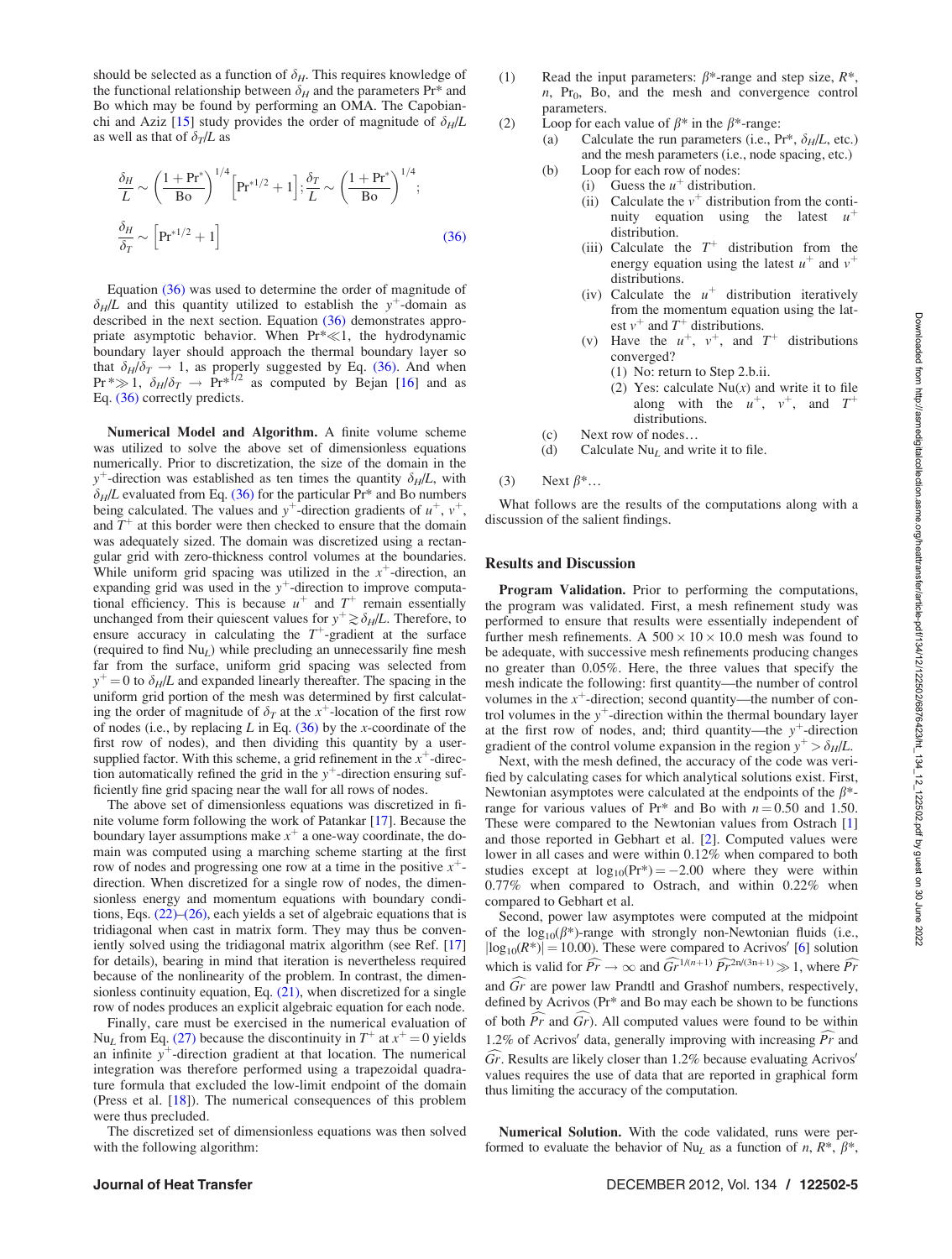<span id="page-5-0"></span>

Fig. 3  $Nu_{L}$  for pseudoplastic fluids, upper Pr<sub>0</sub> range. The curves in heavy-weight lines are Newtonian fluid ( $n = 1.00$ ) solutions. Curves in normal-weight lines are pseudoplastic fluid solutions for  $n = 0.50, 0.60, 0.70, 0.80,$  and 0.90, proceeding from the upper to the lower curve in each family. A—location where  $Pr^* = Pr_0$ ; B—Newtonian fluid curve; C—family of curves for which  $log_{10}(R^*) = -3.00$ ; D—midpoint of the valid  $log_{10}(\beta^*)$ range for the family of curves with  $log_{10}(R^*) = -4.00$ .

Pr<sub>0</sub>, and Bo. The selected ranges for these parameters were  $n = 0.50-1.50$  in increments of 0.10, noting that  $n = 1.00$  implies a Newtonian fluid;  $|\log_{10}(R^*)| = 1$ , 2, 3, and 4 with negative values indicating pseudoplastic fluids;  $log_{10}(\beta^*) = 0$  to  $log_{10}(1/R^*)$ for pesudoplastic fluids with the range reversed for dilatant fluids, the ranges being divided into 100 equal increments;  $log_{10}(Pr_0) = -2.00$  to 4.00 in increments of 1.00, and;  $log_{10}(Bo)$ selected for each combination of the other parameters such that the corresponding Rayleigh number,  $Ra^* = Bo/Pr^*$ , remained in the range  $4.00 \le \log_{10}(Ra^*) \le 9.00$ . This requirement ensures that the flow is sufficiently energetic for the boundary layer assumptions to be valid while remaining within the laminar regime. Considering all of the combinations of the above parameters, more than 59,000 values of  $Nu<sub>L</sub>$  were computed in order to map its behavior.

The results of these calculations are shown graphically in Figs. 3 and 4 for pseudoplastic fluids, and in Figs. 5 and [6](#page-6-0) for dilatant fluids, which are plots of  $Nu<sub>L</sub>$  versus Pr\*, recalling that  $Pr^*$  is a function of  $\beta^*$  (see Eqs. [\(34\)](#page-3-0) and [\(35\)\)](#page-3-0). Corresponding points on Figs. 3 and 5 have been annotated to describe some of the important features of the solution. Also, representative numerical values of  $Nu<sub>L</sub>$  are provided in Tables [1](#page-6-0) and [2](#page-7-0) for convenience.

Each Bo value produces a set of plots containing four families of curves each starting at  $Pr^* = Pr_0$ , labeled "A", and ending at  $Pr^* = R^* Pr_0 = Pr_\infty$ . The heavy lines labeled "B" in each set are the Newtonian solutions ( $n = 1.00$ ). Thus, the value of Pr<sub>0</sub> locates the families on the Newtonian fluid curves and all families begin and end at Newtonian asymptotes. This should be expected since the endpoints are at the limits of the shear rate parameter,  $\beta^*$ , indicating that the system is operating in either region I or V depending on the endpoint. Thus, at the endpoint labeled "A" where  $Pr^* = Pr_0$ , the characteristic shear rate is in the zero shear rate Newtonian region, whereas it is in the high shear rate Newtonian region at the opposing endpoint where  $Pr^* = Pr_{\infty}$ . Also, the corresponding value of  $R^*$  is obtained as the ratio of the end value of  $Pr^* = Pr_{\infty}$ , to its start value,  $Pr_0$ . For example, the families labeled "C" in Figs. 3 and 5 are for fluids with  $|\log_{10}(R^*)| = 3.00$ (i.e.,  $log_{10}(Pr_{\infty}) = 1.00$  and  $log_{10}(Pr_{0}) = 4.00$  in Fig. (3), and  $log_{10}(Pr_{\infty}) = 7.00$  and  $log_{10}(Pr_{0}) = 4.00$  in Fig. (5)).



Fig. 4  $Nu<sub>L</sub>$  for pseudoplastic fluids, lower Pr<sub>0</sub> range. The curves in heavy-weight lines are Newtonian fluid ( $n = 1.00$ ) solutions. Curves in normal-weight lines are pseudoplastic fluid solutions for  $n = 0.50, 0.60, 0.70, 0.80,$  and 0.90, proceeding from the upper to the lower curve in each family. E—midpoint of the valid  $log_{10}(\beta^*)$  range where  $log_{10}(Pr^*) = 2.00$  for the curve with  $log_{10}(R^*) = -2.00$  and  $n = 0.50$ .



Fig. 5  $Nu<sub>L</sub>$  for dilatant fluids, upper Pr<sub>0</sub> range. The curves in heavy-weight lines are Newtonian fluid ( $n = 1.00$ ) solutions. Curves in normal-weight lines are dilatant fluid solutions for  $n = 1.50, 1.40, 1.30, 1.20,$  and 1.10, proceeding from the lower to the upper curve in each family. A—location where  $Pr^* = Pr_0$ ; B— Newtonian fluid curve; C—family of curves for which  $log_{10}(R^*)$  = 3.00; D—midpoint of the valid  $log_{10}(\beta^*)$  range for the family of curves with  $log_{10}(R^*) = 4.00$ .

There are five individual curves in each family that correspond to five different values of  $n$ . For pseudoplastic fluids, the upper curve is for  $n = 0.50$  and the subsequent curves moving towards the Newtonian curve are for  $n = 0.60, 0.70, 0.80,$  and 0.90. For dilatant fluids, the lowest curve is for  $n = 1.50$  and the subsequent curves moving towards the Newtonian curve are for  $n = 1.40$ ,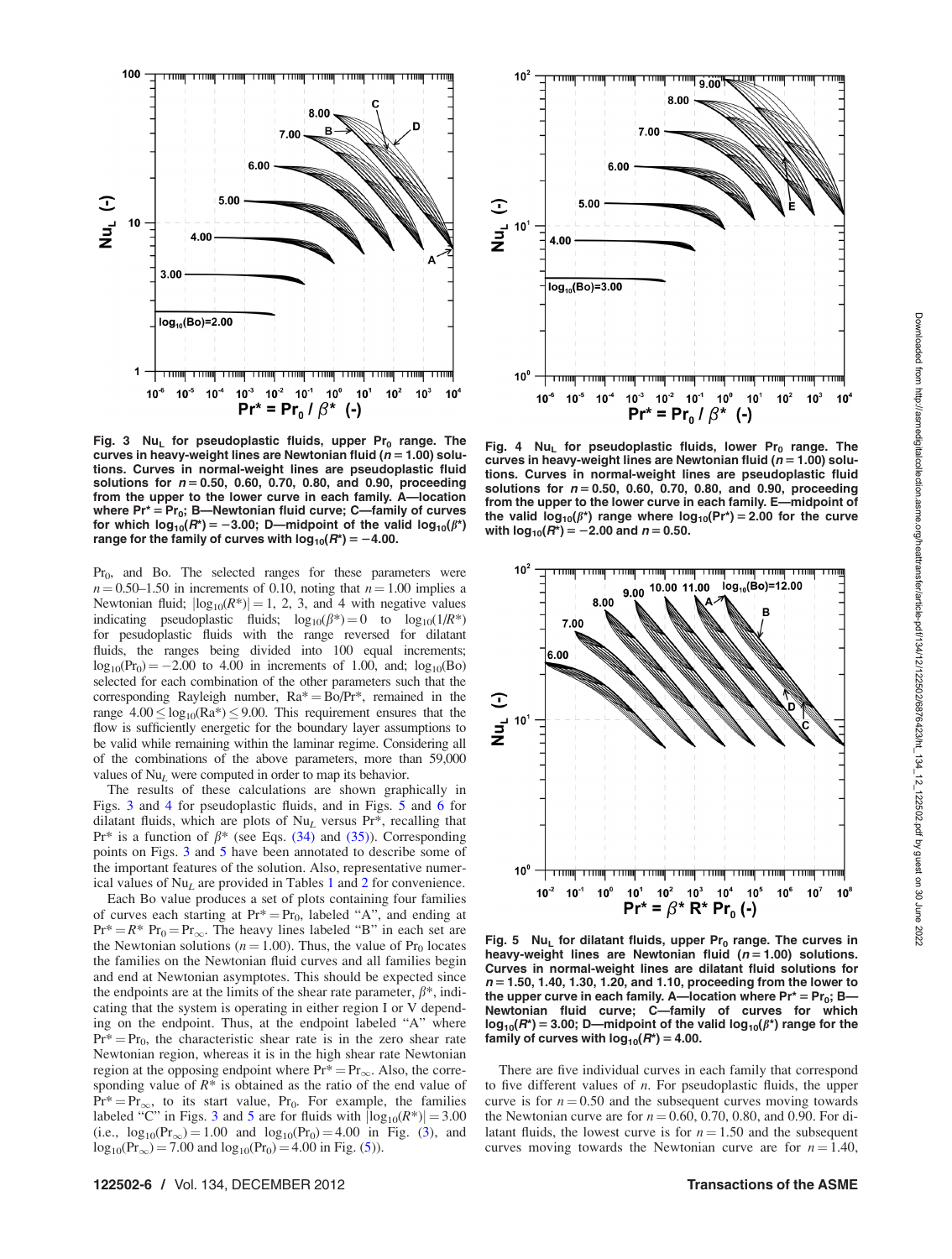

Downloaded from http://asmedigitalcollection.asme.org/heattransfer/article-pdf/134/12/122502/6876423/ht\_134\_12\_122502.pdf by guest on 30 June 2022

Downloaded from http://asmedigitalcollection.asme.org/heattransfer/art/a4/12/122502/6876423/ht\_134\_12\_122502.pdf by guest on 30 June 2022

asymptotic values. At the midpoint, solutions will approach power

power law values are simply never reached.

<span id="page-6-0"></span>

Fig. 6  $Nu<sub>L</sub>$  for dilatant fluids, lower Pr<sub>0</sub> range. The curves in heavy-weight lines are Newtonian fluid ( $n = 1.00$ ) solutions. Curves in normal-weight lines are dilatant fluid solutions for  $n = 1.50, 1.40, 1.30, 1.20,$  and 1.10, proceeding from the lower to the upper curve in each family.

1.30, 1.20, and 1.10. At any  $Pr^*$ , Nu<sub>L</sub> for pseudoplastic fluids is always greater than the corresponding Newtonian value except, of course, at the endpoints where it is equal. The opposite is true for dilatant fluids.

As stated earlier, when the shear rate parameter,  $\beta^*$ , is at the midpoint of the  $log_{10}(\beta^*)$  range, the system may be shown to be operating in region III. Thus, systems with  $\beta^*$  between the midpoint and an endpoint indicate that their characteristic shear rates are in the corresponding transition region. Here solutions are seen to be between the Newtonian and power law asymptotes, smoothly approaching the

Table 1 Representative numerical values of Nu<sub>L</sub> for pseudoplastic fluids

| $log_{10}(Bo)$ | $log_{10}(Pr_0)$ | $\boldsymbol{n}$ | Nu <sub>L</sub>          |        |        |        |        |                          |        |        |        |        |  |
|----------------|------------------|------------------|--------------------------|--------|--------|--------|--------|--------------------------|--------|--------|--------|--------|--|
|                |                  |                  | $\log_{10}(R^*) = -4.00$ |        |        |        |        | $\log_{10}(R^*) = -2.00$ |        |        |        |        |  |
|                |                  |                  | $log_{10}(\beta^*)$      |        |        |        |        |                          |        |        |        |        |  |
|                |                  |                  | 0.800                    | 1.600  | 2.000  | 2.400  | 3.200  | 0.400                    | 0.800  | 1.000  | 1.200  | 1.600  |  |
| 4.00           | 0.00             | 0.50             | 7.3910                   | 7.8275 | 7.9010 | 7.9360 | 7.9580 | 6.7381                   | 7.2738 | 7.4021 | 7.4825 | 7.5646 |  |
|                |                  | 0.70             | 7.0693                   | 7.6795 | 7.8114 | 7.8866 | 7.9482 | 6.4089                   | 7.0258 | 7.2195 | 7.3587 | 7.5231 |  |
|                |                  | 0.90             | 6.7617                   | 7.4868 | 7.6774 | 7.7989 | 7.9207 | 6.1482                   | 6.7527 | 6.9834 | 7.1717 | 7.4403 |  |
|                | $-1.00$          | 0.50             | 7.8664                   | 7.9647 | 7.9796 | 7.9864 | 7.9904 | 7.6694                   | 7.8061 | 7.8330 | 7.8489 | 7.8644 |  |
|                |                  | 0.70             | 7.7399                   | 7.9184 | 7.9535 | 7.9729 | 7.9879 | 7.4942                   | 7.7148 | 7.7722 | 7.8105 | 7.8526 |  |
|                |                  | 0.90             | 7.5822                   | 7.8427 | 7.9042 | 7.9421 | 7.9791 | 7.3151                   | 7.5768 | 7.6643 | 7.7315 | 7.8214 |  |
| 6.00           | 2.00             | 0.50             | 13.499                   | 19.396 | 21.465 | 22.787 | 23.827 | 10.029                   | 12.808 | 13.919 | 14.840 | 16.150 |  |
|                |                  | 0.70             | 11.609                   | 17.070 | 19.535 | 21.455 | 23.487 | 8.9926                   | 11.432 | 12.616 | 13.737 | 15.630 |  |
|                |                  | 0.90             | 10.409                   | 15.232 | 17.702 | 19.882 | 22.801 | 8.3371                   | 10.380 | 11.484 | 12.625 | 14.905 |  |
|                | 1.00             | 0.50             | 20.279                   | 23.612 | 24.294 | 24.634 | 24.852 | 16.575                   | 19.414 | 20.230 | 20.791 | 21.421 |  |
|                |                  | 0.70             | 18.100                   | 22.313 | 23.463 | 24.162 | 24.756 | 14.879                   | 17.836 | 18.979 | 19.892 | 21.097 |  |
|                |                  | 0.90             | 16.387                   | 20.820 | 22.321 | 23.368 | 24.493 | 13.720                   | 16.342 | 17.562 | 18.677 | 20.492 |  |
| 8.00           | 4.00             | 0.50             | 15.553                   | 26.619 | 33.302 | 40.015 | 49.683 | 10.835                   | 14.413 | 15.913 | 17.215 | 19.243 |  |
|                |                  | 0.70             | 12.705                   | 21.038 | 26.512 | 32.833 | 45.786 | 9.4785                   | 12.454 | 13.992 | 15.524 | 18.367 |  |
|                |                  | 0.90             | 11.099                   | 17.716 | 22.187 | 27.572 | 40.781 | 8.6775                   | 11.062 | 12.426 | 13.909 | 17.188 |  |
|                | 3.00             | 0.50             | 29.076                   | 46.333 | 54.465 | 60.780 | 67.041 | 20.319                   | 26.329 | 28.610 | 30.473 | 33.155 |  |
|                |                  | 0.70             | 23.079                   | 36.829 | 44.815 | 52.792 | 64.479 | 17.239                   | 22.494 | 25.057 | 27.505 | 31.749 |  |
|                |                  | 0.90             | 19.663                   | 30.669 | 37.570 | 45.178 | 59.839 | 15.421                   | 19.582 | 21.905 | 24.382 | 29.653 |  |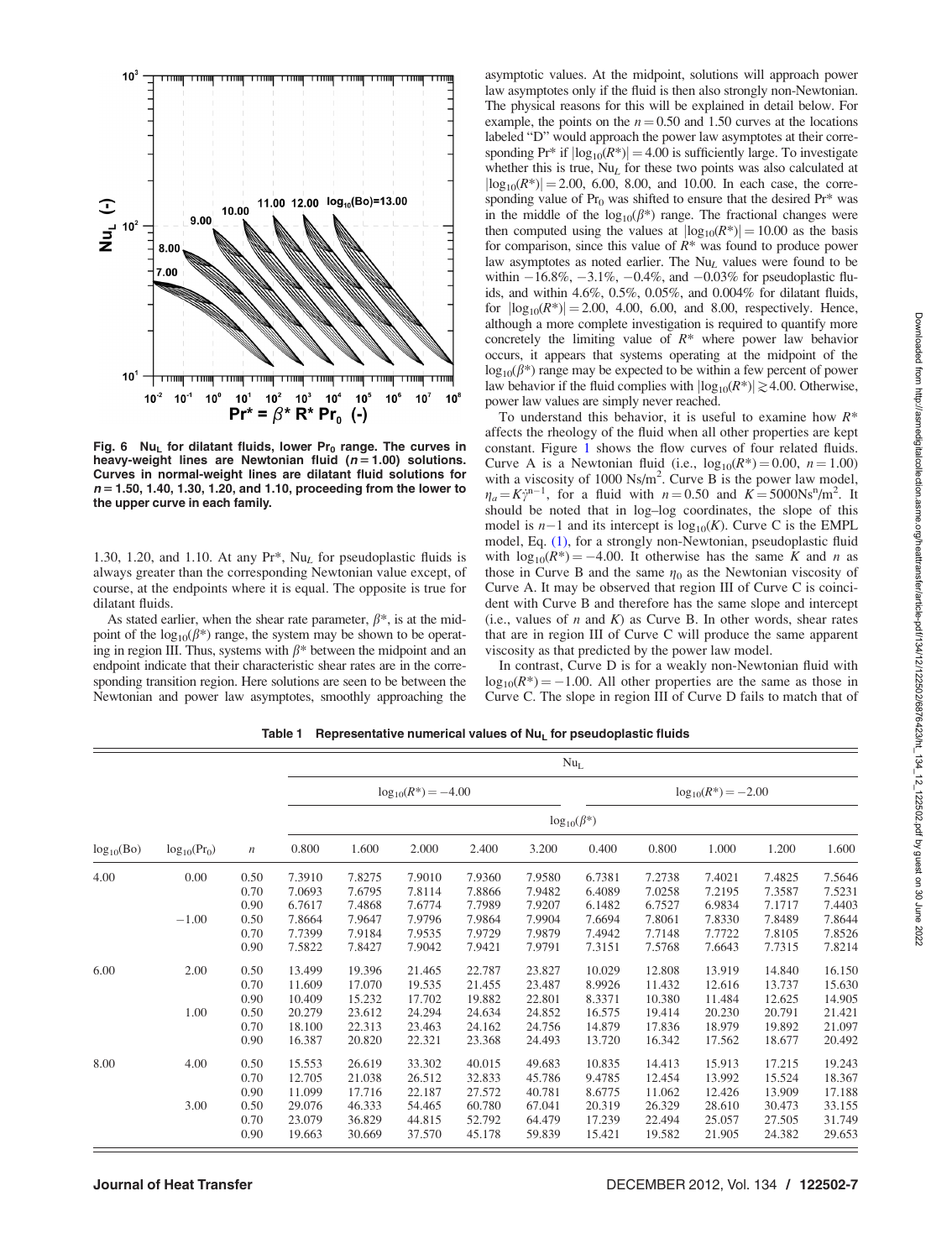Table 2 Representative numerical values of  $Nu<sub>L</sub>$  for dilatant fluids

<span id="page-7-0"></span>

| $log_{10}(Bo)$ | $log_{10}(Pr_0)$ |                  | Nu <sub>L</sub> |          |                        |          |                     |                        |          |          |          |          |  |
|----------------|------------------|------------------|-----------------|----------|------------------------|----------|---------------------|------------------------|----------|----------|----------|----------|--|
|                |                  |                  |                 |          | $log_{10}(R^*) = 4.00$ |          |                     | $log_{10}(R^*) = 2.00$ |          |          |          |          |  |
|                |                  |                  |                 |          |                        |          | $log_{10}(\beta^*)$ |                        |          |          |          |          |  |
|                |                  | $\boldsymbol{n}$ | $-3.200$        | $-2.400$ | $-2.000$               | $-1.600$ | $-0.800$            | $-1.600$               | $-1.200$ | $-1.000$ | $-0.800$ | $-0.400$ |  |
| 8.00           | 0.00             | 1.50             | 29.516          | 19.679   | 16.068                 | 13.131   | 8.9261              | 36.904                 | 30.229   | 27.690   | 25.549   | 22.392   |  |
|                |                  | 1.30             | 32.393          | 21.488   | 17.452                 | 14.162   | 9.4143              | 40.153                 | 32.817   | 29.880   | 27.321   | 23.272   |  |
|                |                  | 1.10             | 36.124          | 23.987   | 19.377                 | 15.601   | 10.094              | 43.909                 | 36.257   | 32.908   | 29.856   | 24.644   |  |
|                | $-1.00$          | 1.50             | 44.575          | 31.834   | 26.459                 | 21.877   | 15.178              | 52.811                 | 45.913   | 43.107   | 40.649   | 36.905   |  |
|                |                  | 1.30             | 48.987          | 35.032   | 29.024                 | 23.862   | 16.155              | 57.090                 | 49.686   | 46.393   | 43.353   | 38.249   |  |
|                |                  | 1.10             | 54.234          | 39.334   | 32.553                 | 26.631   | 17.552              | 61.511                 | 54.416   | 50.799   | 47.209   | 40.455   |  |
| 10.00          | 2.00             | 1.50             | 30.872          | 19.986   | 16.218                 | 13.205   | 8.9471              | 40.016                 | 31.701   | 28.758   | 26.356   | 22.936   |  |
|                |                  | 1.30             | 34.263          | 21.936   | 17.674                 | 14.273   | 9.4445              | 44.228                 | 34.777   | 31.292   | 28.364   | 23.906   |  |
|                |                  | 1.10             | 38.901          | 24.701   | 19.737                 | 15.783   | 10.142              | 49.463                 | 39.072   | 34.935   | 31.326   | 25.446   |  |
|                | 1.00             | 1.50             | 51.790          | 33.669   | 27.365                 | 22.328   | 15.310              | 67.036                 | 53.569   | 48.863   | 45.084   | 39.908   |  |
|                |                  | 1.30             | 58.283          | 37.530   | 30.290                 | 24.504   | 16.335              | 74.902                 | 59.344   | 53.611   | 48.816   | 41.641   |  |
|                |                  | 1.10             | 67.190          | 43.068   | 34.498                 | 27.634   | 17.820              | 84.685                 | 67.527   | 60.599   | 54.523   | 44.592   |  |
| 12.00          | 4.00             | 1.50             | 30.959          | 20.005   | 16.227                 | 13.210   | 8.9484              | 40.241                 | 31.800   | 28.830   | 26.412   | 22.977   |  |
|                |                  | 1.30             | 34.411          | 21.969   | 17.690                 | 14.281   | 9.4468              | 44.588                 | 34.936   | 31.405   | 28.448   | 23.960   |  |
|                |                  | 1.10             | 39.178          | 24.767   | 19.770                 | 15.799   | 10.146              | 50.064                 | 39.355   | 35.134   | 31.469   | 25.524   |  |
|                | 3.00             | 1.50             | 52.313          | 33.783   | 27.420                 | 22.356   | 15.318              | 68.359                 | 54.176   | 49.312   | 45.435   | 40.174   |  |
|                |                  | 1.30             | 59.141          | 37.725   | 30.386                 | 24.552   | 16.348              | 76.936                 | 60.272   | 54.278   | 49.315   | 41.965   |  |
|                |                  | 1.10             | 68.733          | 43.444   | 34.686                 | 27.728   | 17.845              | 87.965                 | 69.102   | 61.717   | 55.328   | 45.034   |  |

the power law model. It is shallower such that it corresponds to a larger value of  $n$  and a lower value of  $K$  than the corresponding physical values. The opposite would be true for weakly non-Newtonian dilatant fluids. This occurs because region III is insufficiently wide to allow the low shear rate transition region, region II, to establish power law behavior before the high shear rate transition region, region IV, begins transitioning back to Newtonian behavior. Regions II, III, and IV then blend together into a continuous, smooth transition between regions I and V.

It should be emphasized that this behavior is physical rather than being an artifact of the chosen model. Consider, for example, a strongly non-Newtonian, pseudoplastic fluid. As  $|\log_{10}(R^*)|$  is decreased and approaches 0 while all else remains constant, the fluid's rheology approaches that of a Newtonian fluid for which the slope in region III is 0 and, consequently,  $n = 1.00$ . Thus, while the apparent  $n$  for a strongly non-Newtonian fluid approaches the physical *n*, it must increase towards 1.00 as  $log_{10}(R^*) \rightarrow 0.00$  in order for the fluid to approach Newtonian behavior.

As a specific illustration of these points, consider the solution that is on the curve for  $n = 0.50$  located at Point D in Fig. [3.](#page-5-0) The corresponding dimensionless shear rate profiles at the midpoint and at the end of the plate (i.e., at locations  $x^+=0.500$  and 1.000) are plotted in Fig. 7 along with the associated dimensionless apparent viscosities from the EMPL model, Eq. [\(31\)](#page-3-0), and from the power law model. It may be observed that both requirements for reaching power law behavior are approached: (1)  $\log_{10}(R^*)$  is sufficiently large to produce an apparent viscosity in region III that approaches that of the power law model (i.e., the slope in region III approaches  $n-1$ ) and (2) the shear rates within the flow field are predominantly within region III. The latter is true throughout most of the profile except in the local region of the cusp (i.e., corresponding to the  $y^+$ -location where  $u^+$  reaches its maximum), which stretches into the lower shear rate regimes, and immediately adjacent to the wall where the shear rates extend slightly into the leading edge of region IV. The difference between the resulting  $Nu<sub>L</sub>$  value, 33.302, and the corresponding power law asymptote,  $34.352$  (taken as the Nu<sub>L</sub> value when  $|\log_{10}(R^*)| = 10.00$ , may be attributed to these departures of the shear rate from region III and to any difference that may exist between the actual slope in region III and  $n-1$ .



Fig. 7 Dimensionless shear rate profiles at the midpoint of the plate,  $x^+=0.500$ , and at the end of the plate,  $x^+=1.000$ , along with the associated dimensionless apparent viscosity from the EMPL model, Eq.  $(31)$ , and from the power law model. The parameters are those used in the calculation of Point D in Fig. [3](#page-5-0) (i.e.,  $n = 0.50$ ,  $log_{10}(R^*) = -4.00$ ,  $log_{10}(\beta^*) = 2.00$ ,  $log_{10}(Pr_0) = 4.00$ , and  $log_{10}(Bo) = 8.00$ .

A larger  $\lvert \log_{10}(R^*) \rvert$  would make region III wider thus encompassing more of the shear rates within the flow field, and would drive the slope closer to  $n-1$ . Nu<sub>L</sub> should therefore be expected to be closer to its power law asymptote. The results show this to be the case:  $Nu_L = 34.235$  when  $\left| \log_{10}(R^*) \right| = 6.00$  and increases to 34.341 for  $|\log_{10}(R^*)| = 8.00$ . In contrast, a lower  $|\log_{10}(R^*)|$ would produce the opposite effects: a narrower region III, and a slope shallower than  $n-1$ . Thus, Nu<sub>L</sub> should be expected to depart more from the associated power law value as it in fact does:  $Nu_L = 28.610$  for  $|log_{10}(R^*)| = 2.00$  (i.e., Point E in Fig. [4](#page-5-0)).